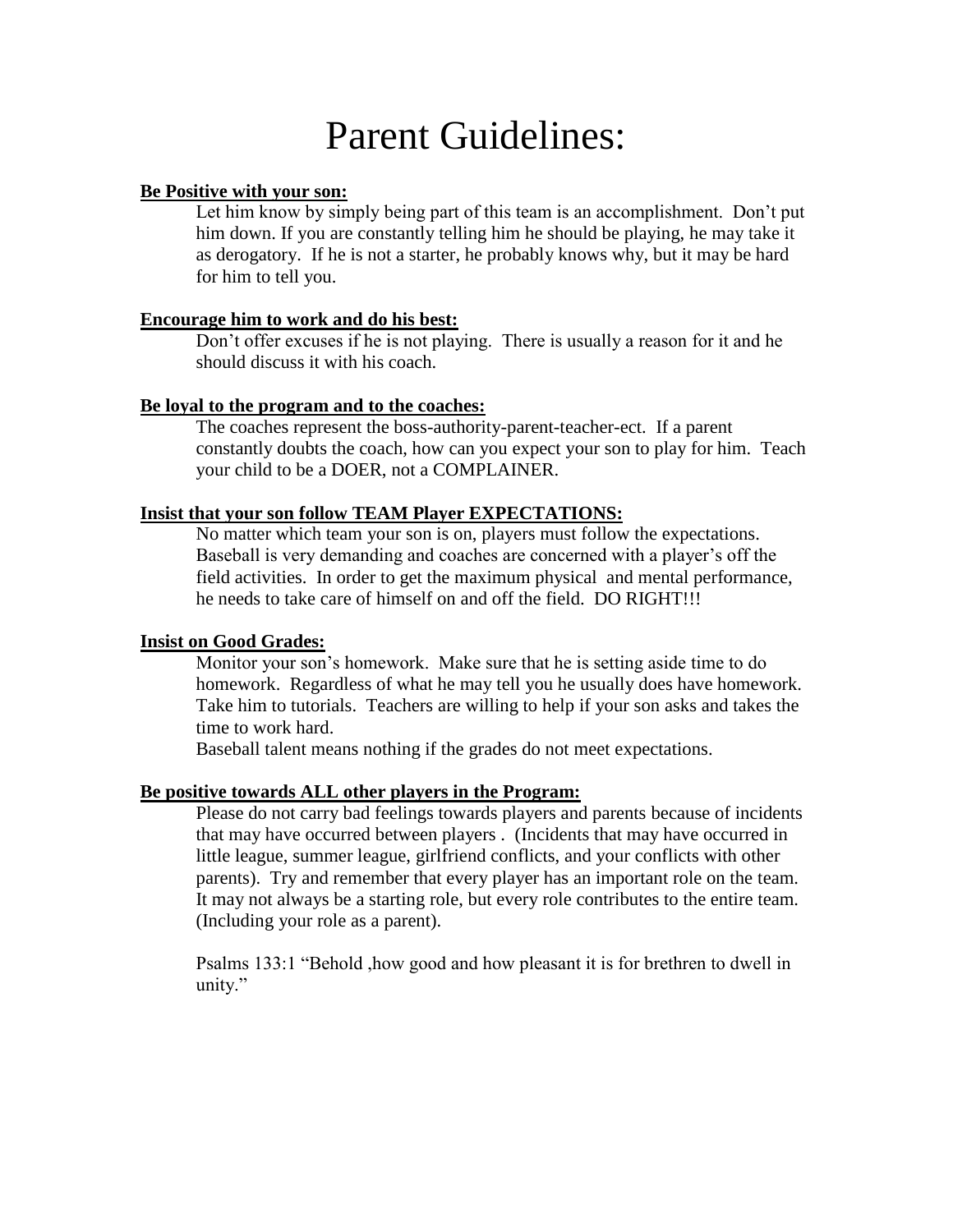#### **Be a Good Fan in the Stands:**

As a fan, you are entitled to yell your head off, if you want to. (Please do) We want to remain positive toward the opponent, all coaches, and all players. Please don't act like a "know-it-all"! The coaches work with the player and know the talents and abilities of each player well. Trust them in their judgments and respect their coaching knowledge. We see them every day in practice. Every day they have an opportunity to prove themselves to us. We understand that some players may be "Gamers," but if we see little work ethic in practice, it is hard for us to put them in a game in a key situation. Please do not come over to the dugout during ball games. (Food, Drinks, Extra Coaching) If there is an emergency , and you are needed, we will come find you.

#### **Insist that your son develop self-control.**

Self respect begins with self control. Teach your son a "Respect for the Game".

"The Ballplayer who loses his head, who can't keep his cool, is worse than no ballplayer at all." Lou Gehrig

## **Refrain from comparing your son with previous children who have played sports, or with other players on the team:**

Encourage your son to be himself and develop his own given talents. DO NOT PUT UNDUE PRESSURE on your son by thinking only in terms of scholarships. Scholarships are a result of coachability, mental discipline and character, as well as individual talent. A College coach prefers a TEAM player, rather than one only focused on himself. (Guys who are leaders and are willing to do whatever it takes for their team to win).

Your life will be miserable if your son is playing baseball only to get a scholarship and not for the love of the sport and competition. It is just a game, and we all need to keep that in perspective.

#### **Have your son see the coach if he has a problem:**

Almost all concerns can be handled at this step. Coaches are hear because they love coaching and love working with your children. They are many times they do not realize your son has a problem, so let them know. Teach your son to take responsibility and handle their concerns in an adult manner.